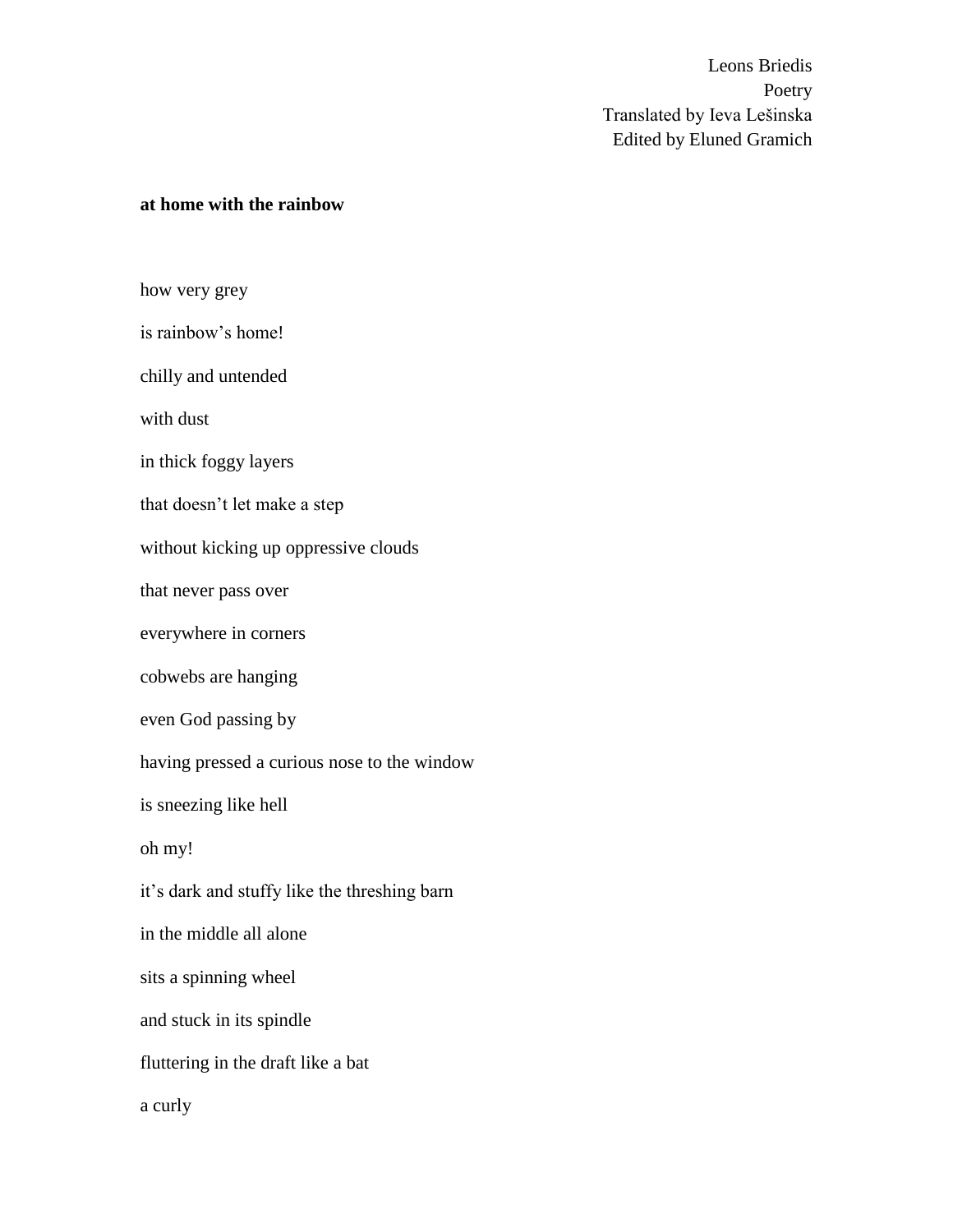hair of seven colours from the white head of an angel

gone to sleep

*2013*

# **burying the guardian angel**

we have been on the road very long

all my life in desperation

with shaky legs drenched in sweat

every day I carry the dead body of my guardian angel

to bury it in the evening

rest in peace, angel

all night long I feel holy horror:

what if my dead guardian angel rises again

even more dead than yesterday

and tomorrow once again I will have to carry his body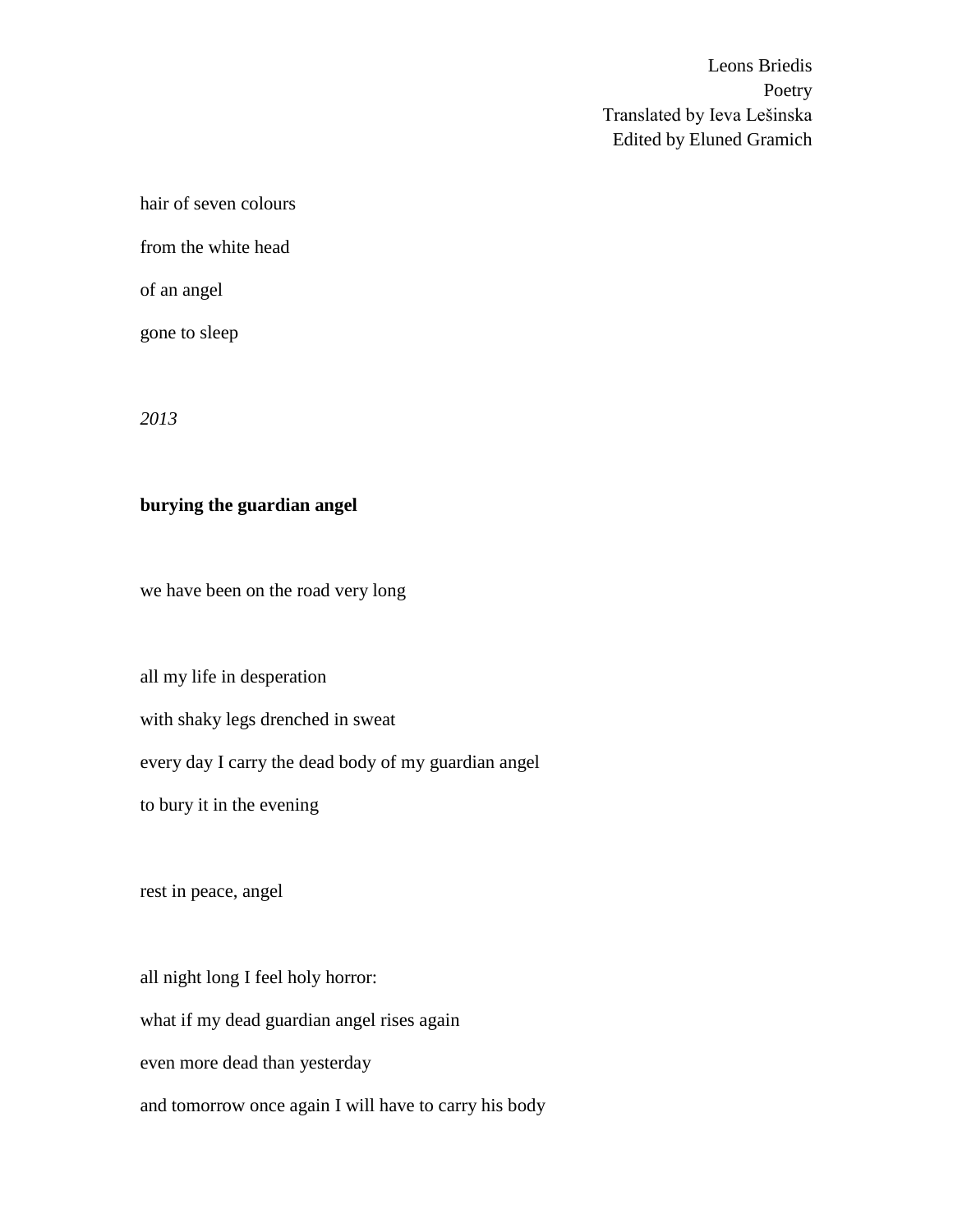to bury it in the evening?!

I wish that never, are you listening, God? I wish that never morning would come!

yet it always does never fails

*2012*

# **chaindog or guardian angel in old age**

in the hole-ridden doghouse

roughly hammered together

tethered on a rusty chain

for the daily bowl of chow

and a lean bone on special occasions

he still felt like a real angel

eager to bark at an occasional hobo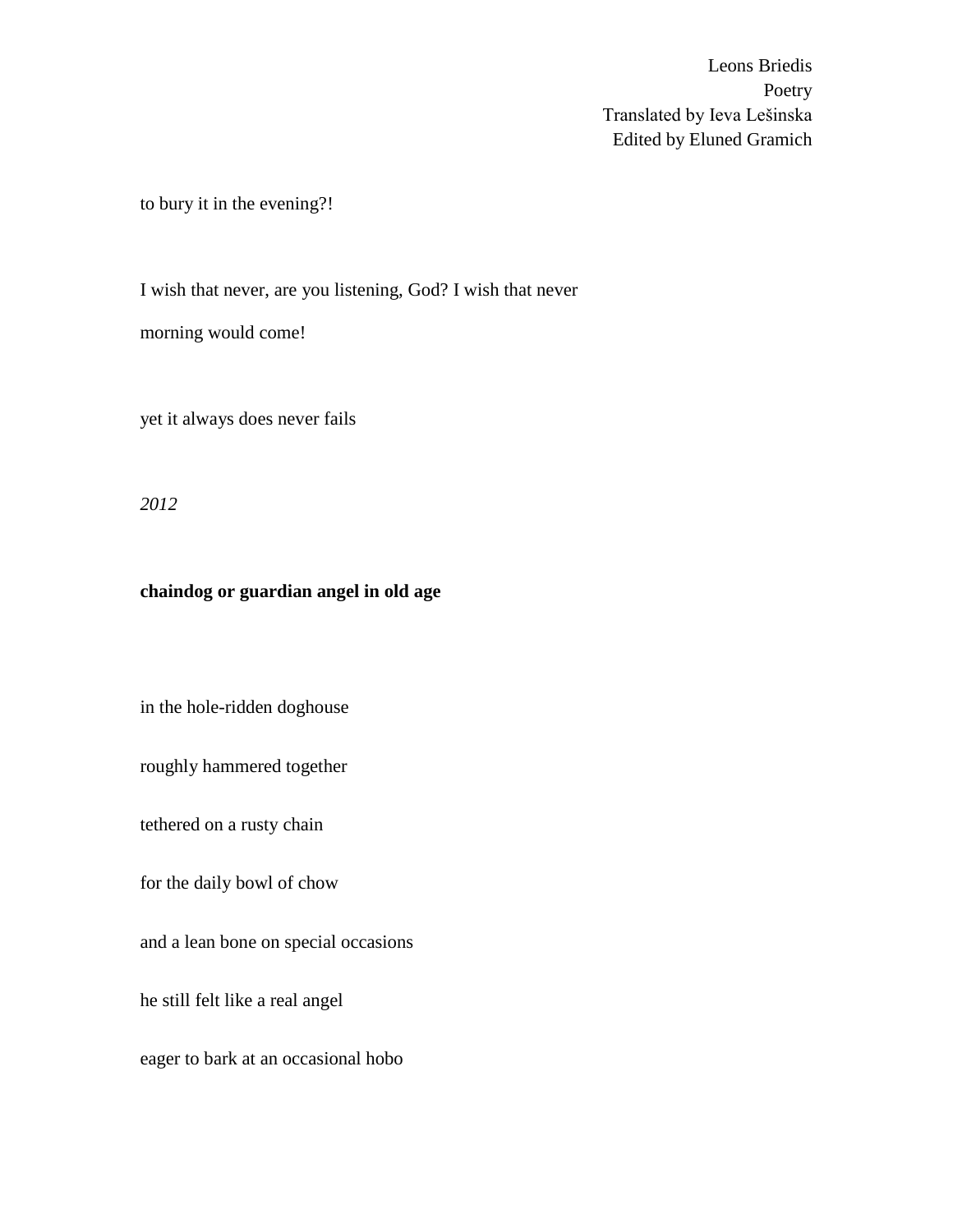and accidentally fallen stars

serving his beloved master

whom enraptured he considered higher

than even his very own God

whom on moonlit nights

tail between the legs

eyes squinted letting out a long howl

he was still allowed to reach

by the chain

deeply embedded into his flesh

and its unlimited

grace

*2013*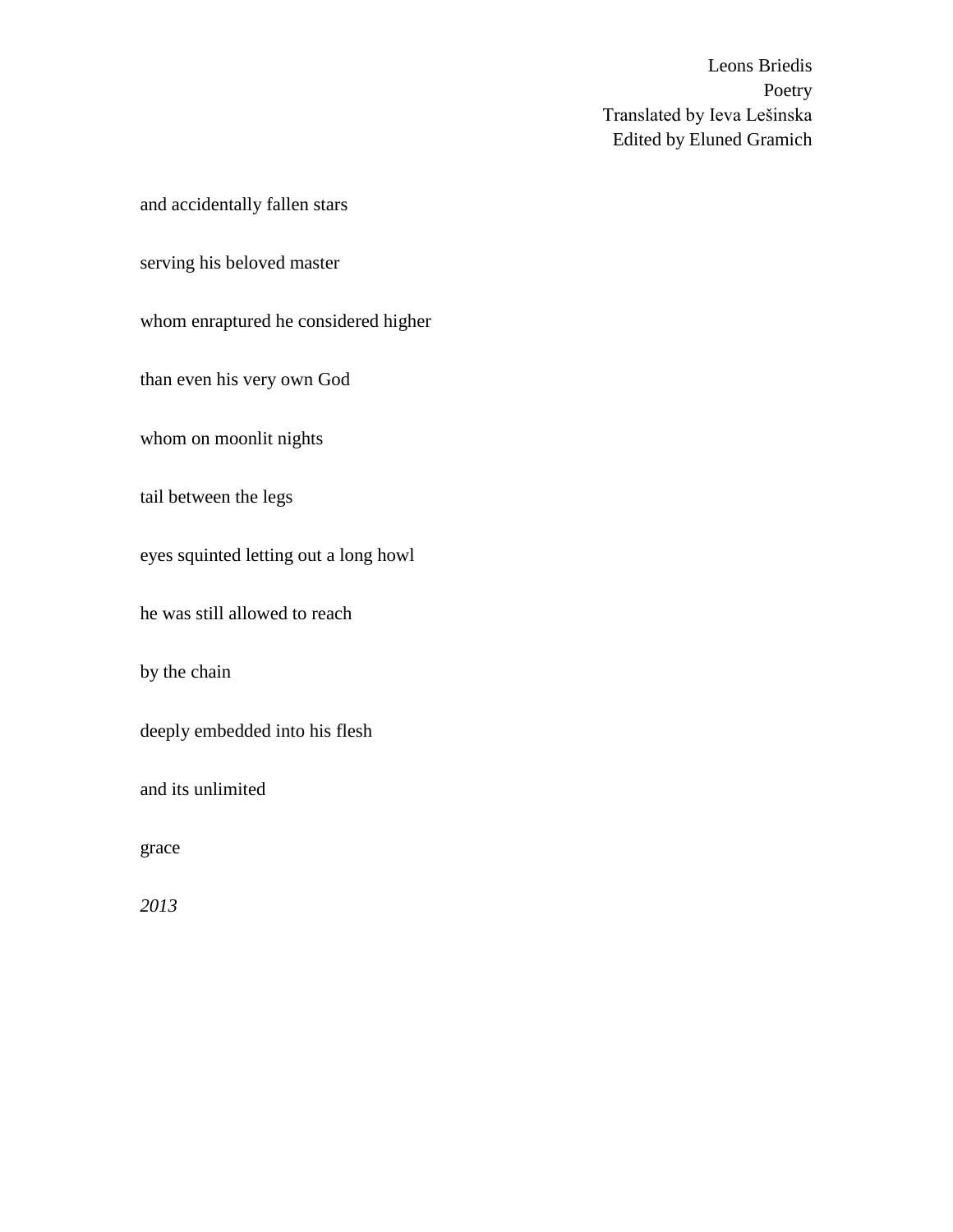#### **chess**

Borges and Jesus Christ

are playing chess

at the covenant table inside the temple

Jesus makes the crowd cheer

making a move with the pawn of the Holy Spirit

which Borges

making the crowd jeer

removes right away with the bishop of Homer

Jesus makes the crowd cheer

continuing with the pawn of the Holy Spirit

which Borges

ignoring the crowd's jeer

removes with a Shakespearean rook

Jesus makes the crowd cheer

dashing forth hotly with another pawn of the Holy Spirit

which Borges coolly removes with Mallarme's horse

even the moneylenders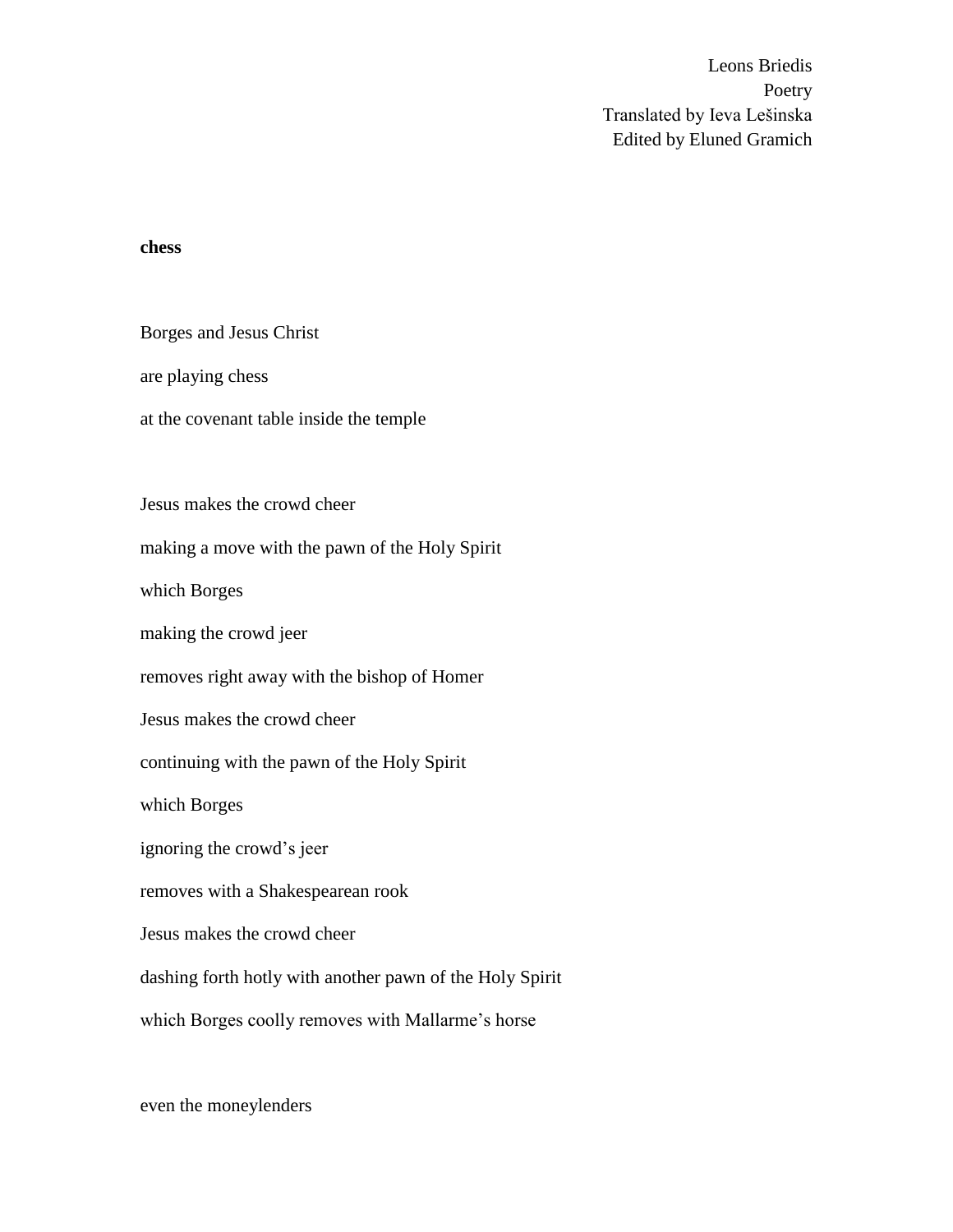stop for a moment their barters they are in the throes of the game that goes on without shame

Pontius Pilate leaning down to Jesus tries to prompt him the right move but Jesus sensing the wings of the Holy Spirit above keeps the crowd cheering by moving his pawn which Borges with the crowd crazy with jeering kills off with the stubborn strand of his mother the queen's royal hair

even Pontius Pilate

feels anxious

realizing the horror of this game and not able to prevent its result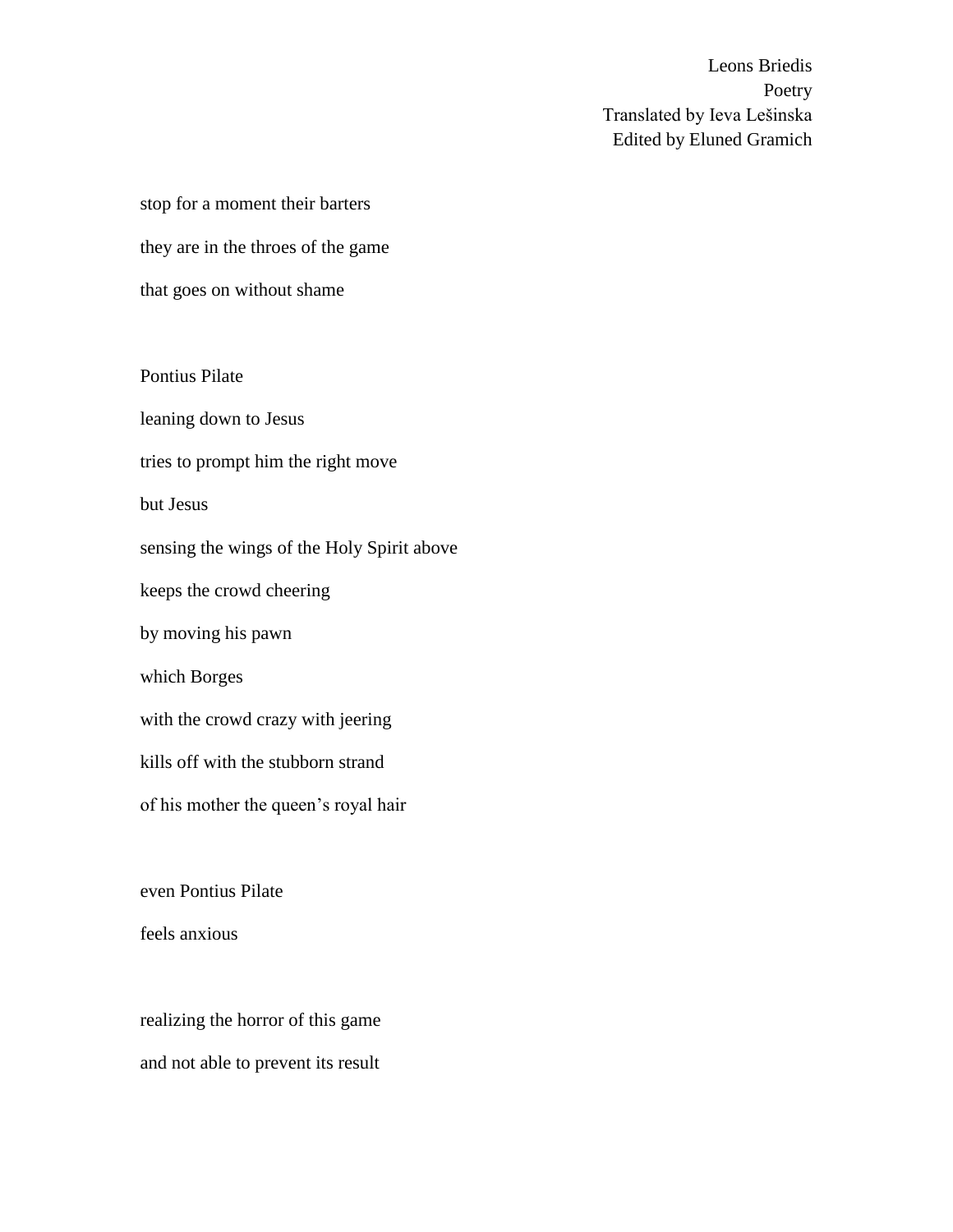in the end Jesus makes a move with himself and Borges having recovered his eyesight for a brief moment baffles the indignant crowd offering a draw to Jesus in the name of the Holy Spirit

Pontius Pilate,

as usual,

washes his hands in the cheers of the crowd

*2013*

# **cold**

it's cold

that's why poets hold Walpurgis nights to burn their own books on pyres to get warm by the barely hissing words that once helped to create their state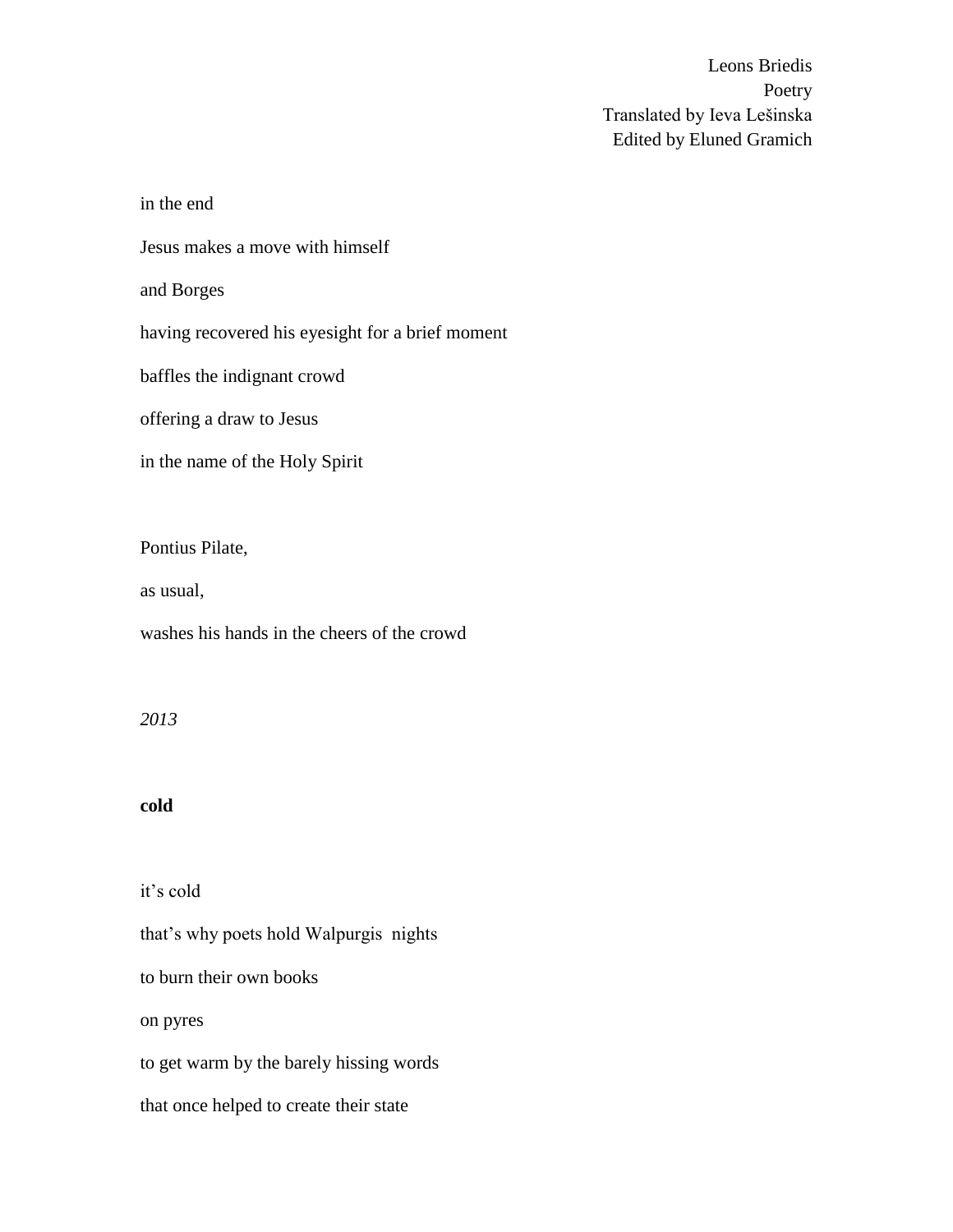lukewarm have become feelings and thoughts virgin marys don't get gravid as they ought and Jesus Christ has drowned in the shallows the swallows of future don't lay even addled eggs hard the plough that works the soul laid fallow the ashes of Alexandria brought to us by Noah's dove have stopped smouldering next to our hearts

*2013*

## **poems that cannot be written**

that autumn

when he started to write his poem

meteor showers arrived earlier than predicted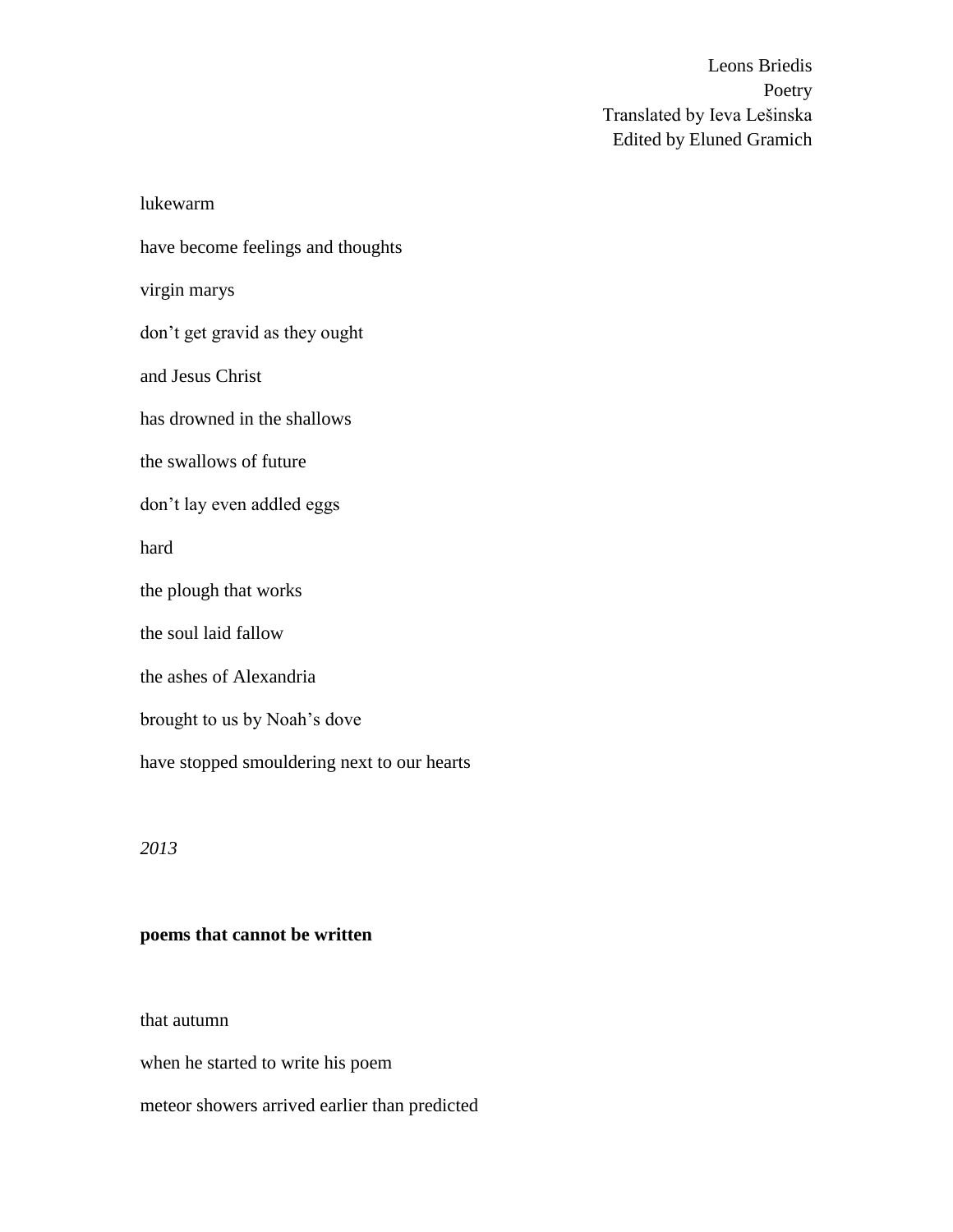and they brought to his dream a woman who changed the order of things on earth eternal spring was decreed for the globe chaos reigned throughout nature the apple-tree dead for two years suddenly burst in bloom a great number of white butterflies matured in the cherry tree dahlias, asters and gladioli went raving mad and organized a massacre of aroma and colour that killed the most determined of plans and most serious projects and he too was overcome by some secret malady that made him so sick and so weak that for a cure he promised to the woman the rest of his life on earth that's why the poem remained unwritten that autumn when the meteor showers had passed and he woke from his dream chilly rain was falling outside in a bend of the road he still spied the woman but she soon vanished over the horizon along with his unwritten poem walking directly toward the next meteor showers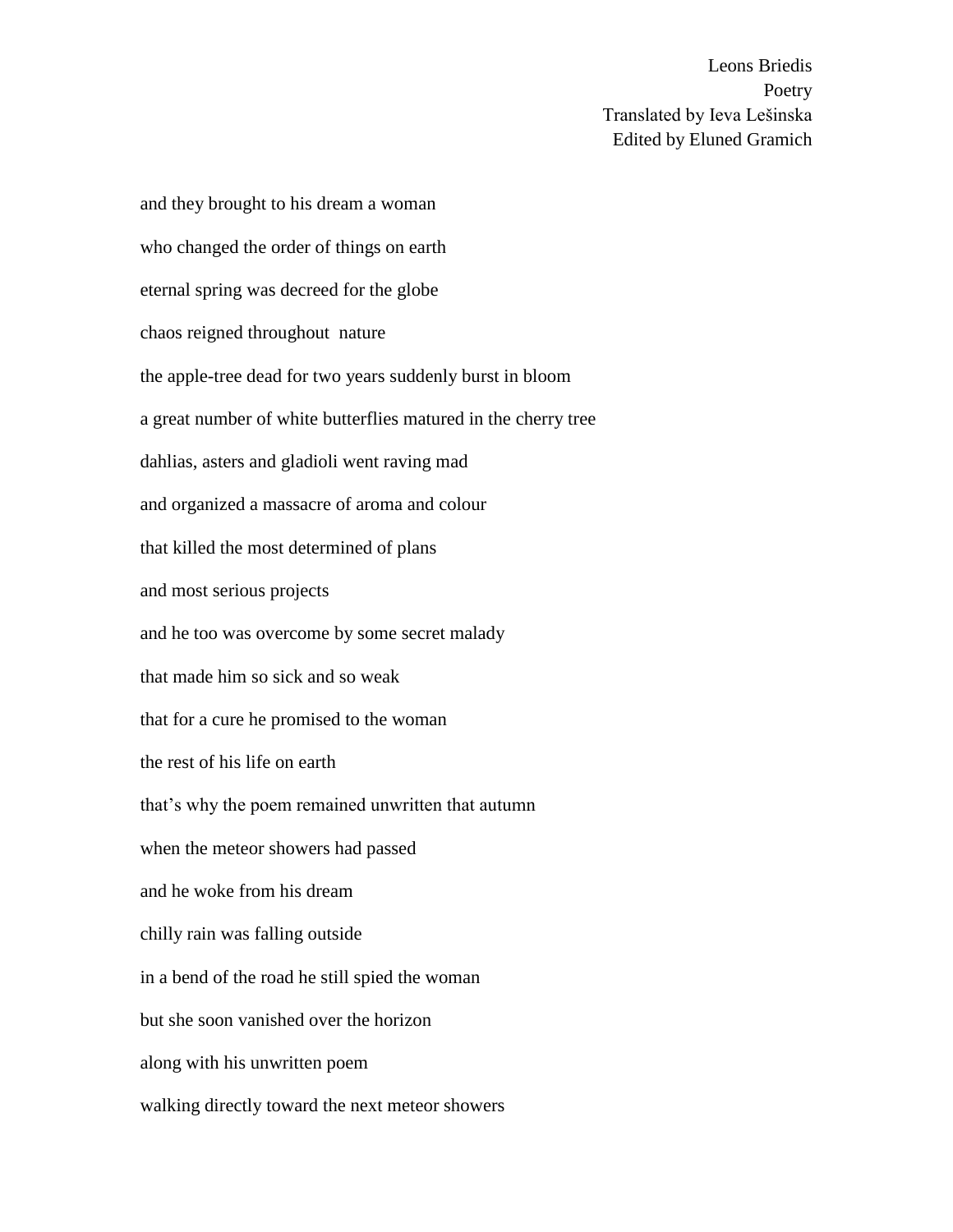which were to take her to the dream of another poet

who had just started to write a poem

*2012*

# **poetry**

the paper plane that I released at dawn in my childhood and that even at the sundown of my life has yet to return

take wing, my dream, take wing!

you are the only verse of our common insomnia that a spring-like smile attempts to utter through the wintry tight lips of the soul

a rusted airplane in the abandoned hangar of the airfield of angels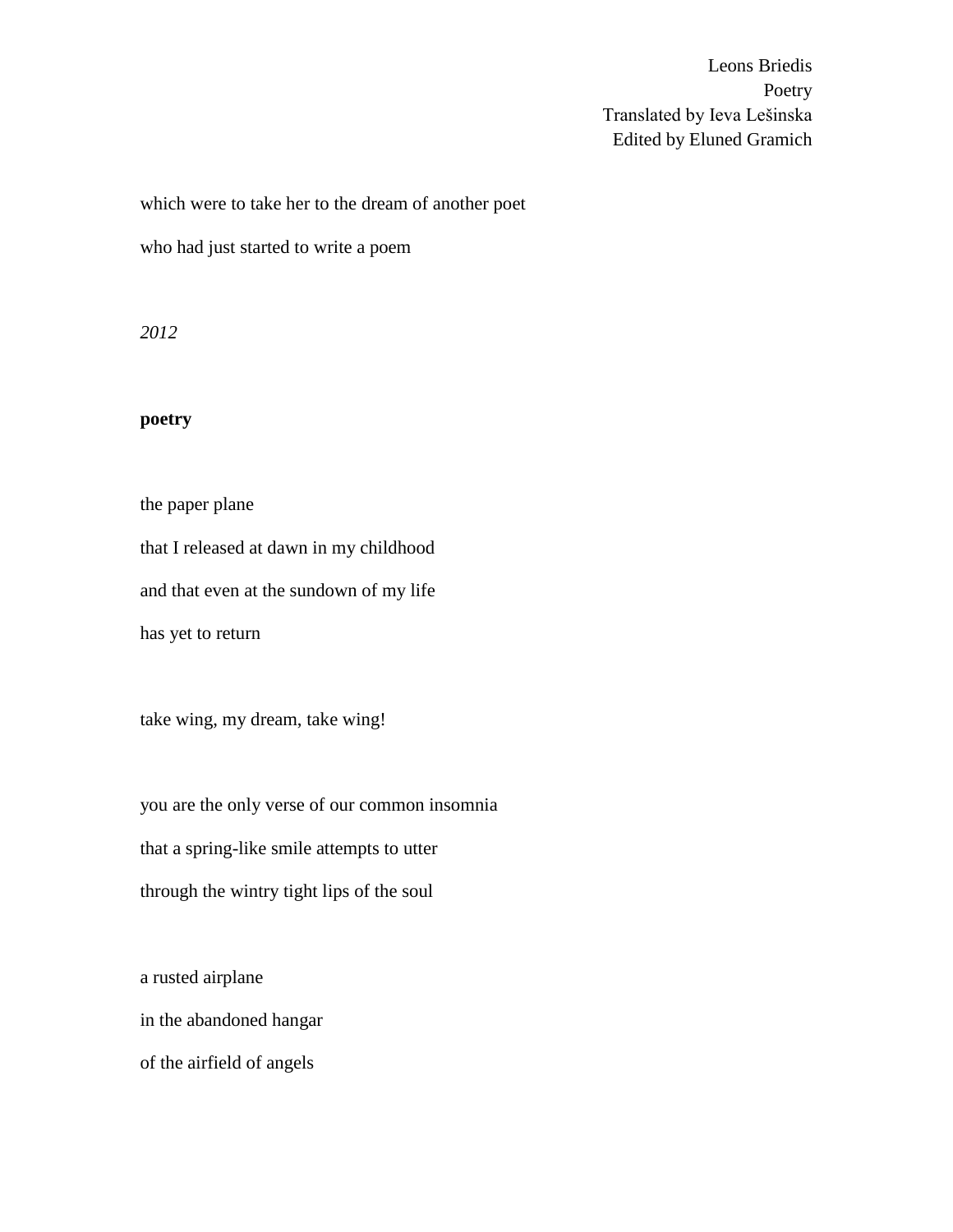*2012*

#### **smoke from the hearth**

his shoulders were always balanced no matter, if a rock was rolled onto his right one a boulder of all the injustices of this world the smoke from the hearth of his land on his left one held his will intact: unbending like the warm and crackling message to the future on an unsealed white birch bark that bitterly sweet wafted into the nostrils of the unborn he smiled he waved his arms like a pair of wings and flew away to perch on the left shoulder of God Our Lord

*2013*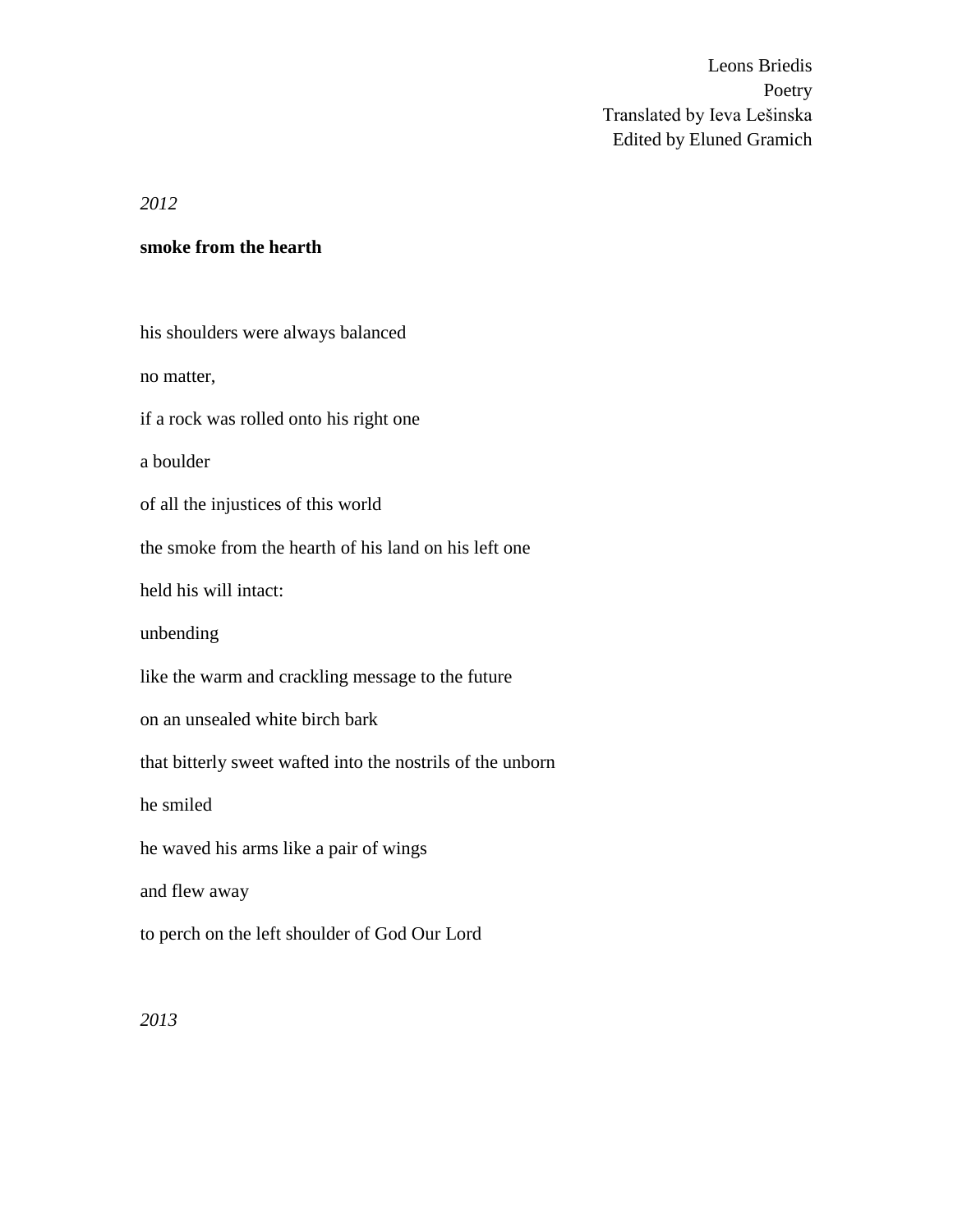### **the unborn one**

gassed at Ypres frozen to death by a bonfire in Kolyma incinerated at Auschwitz and crushed in the Courland pocket melted to nothing in Hiroshima deported transported from prison to prison and sentenced to salt mines for life having the stateless or illegal immigrant status silenced by tear gas or water cannons forever on his way over here though he'd never get any right here to a corner or piece of land where locked up in a ghetto or under house arrest he could simply light the hearth and dream about stars he has survived already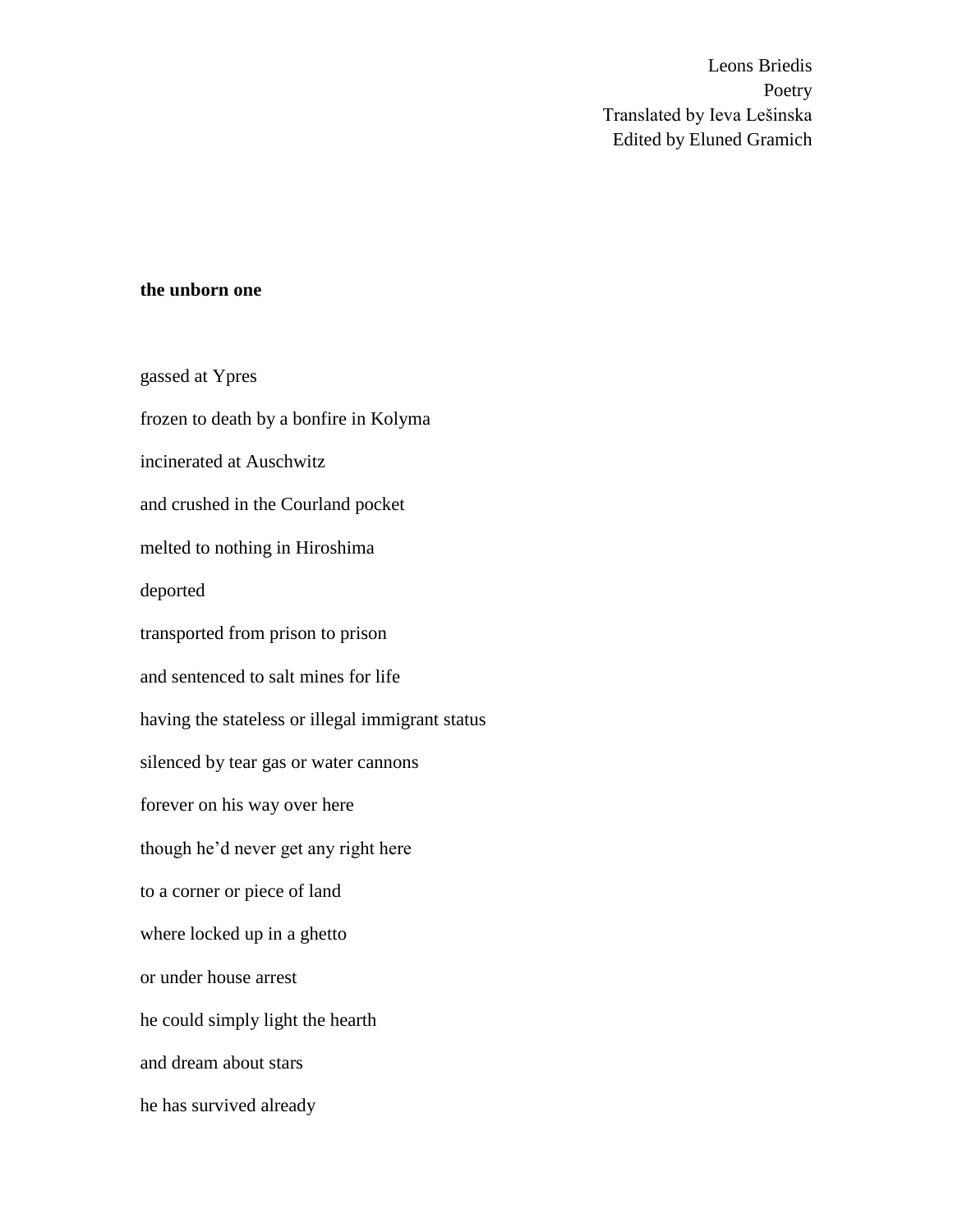he has weathered already

all the injustices of this world

by making tight little fists in his mother's womb

*2012*

#### **troubadour**

in all the love crusades he was a mercenary

in every court he served them all

whatever gossip they tried

he was full of ardent pride

and even in the face of death he didn't put verse aside

he didn't have a clue

if he'll get paid his due

in this or another world

no matter he knew

that the gift of love

does not come free from above

and though his songs sounded dark

his feelings were bright

as he participated in all the crusades of love